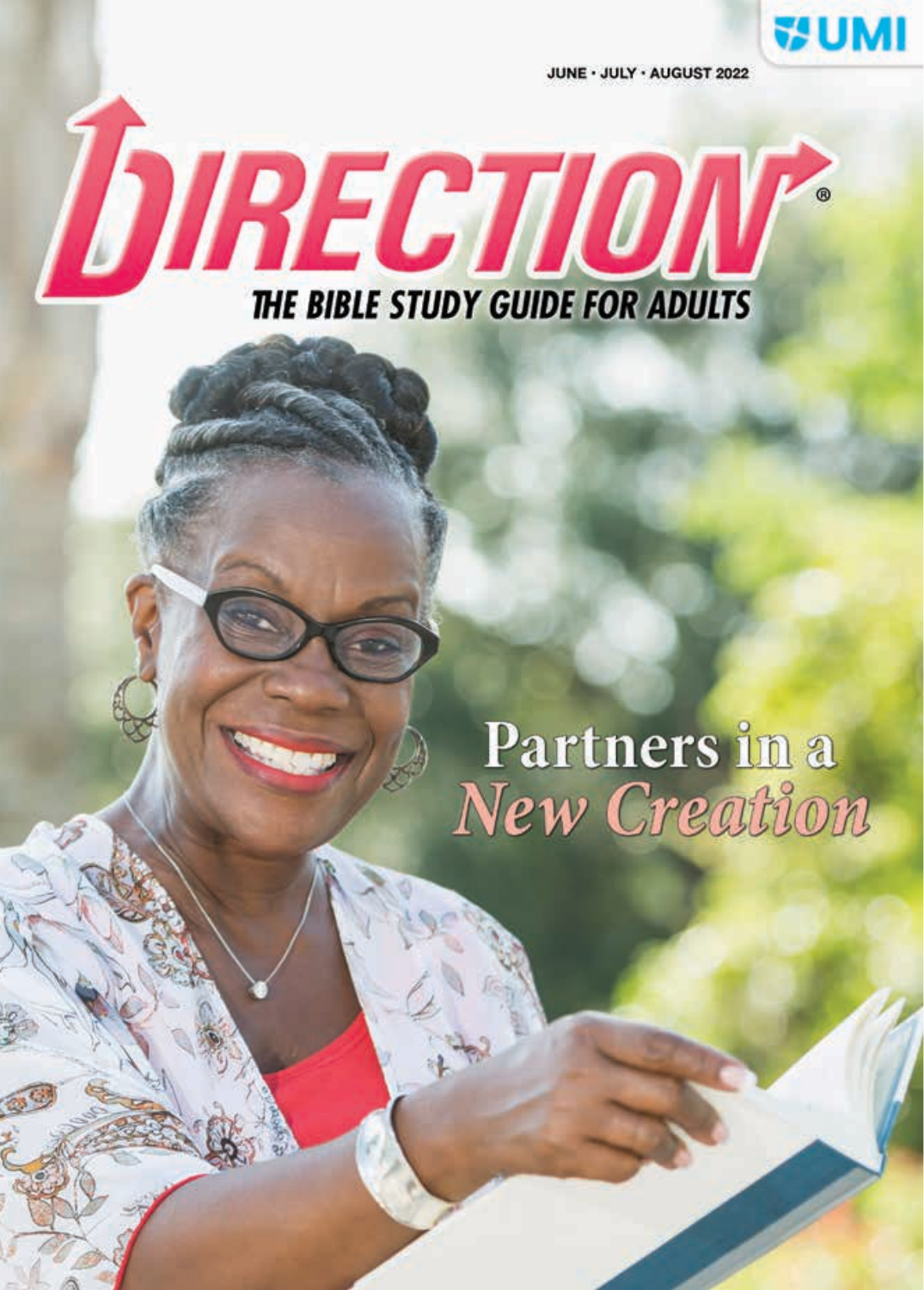# Quarter At-A-Glance June 2022

# **Partners in a New Creation**

Members of Christ's body have the grand opportunity to be co-laborers with the ever-abiding Spirit of God in reconciling, re-creating, and rightly restoring all things in the eternal reign of God. This summer quarter considers ways in which believers are partners with God in creation.

#### **UNIT 1 • God Delivers and Restores**

This unit has four lessons. Using three chapters of Isaiah, this study explores God's predictions of the future destruction of Babylon and deliverance for Israel. These events were evidence of God's power at work to grant mercy and redemption to the penitent and to restore God's people to a state of peace and prosperity.

#### **UNIT 2 • The Word: The Agent of Creation**

This unit has five lessons taken from John's Gospel. The lessons stress how the Creating Word, at work in and with humanity, became flesh, healed the sick, saved the lost, resurrected the dead and granted—through the Holy Spirit—peace.

#### **UNIT 3 • The Great Hope of the Saints**

In this unit, a four-lesson study draws from Revelation to help learners envision the new home and city God has prepared for the redeemed. In this new heavenly environment, the saints will enjoy the new water of eternal life.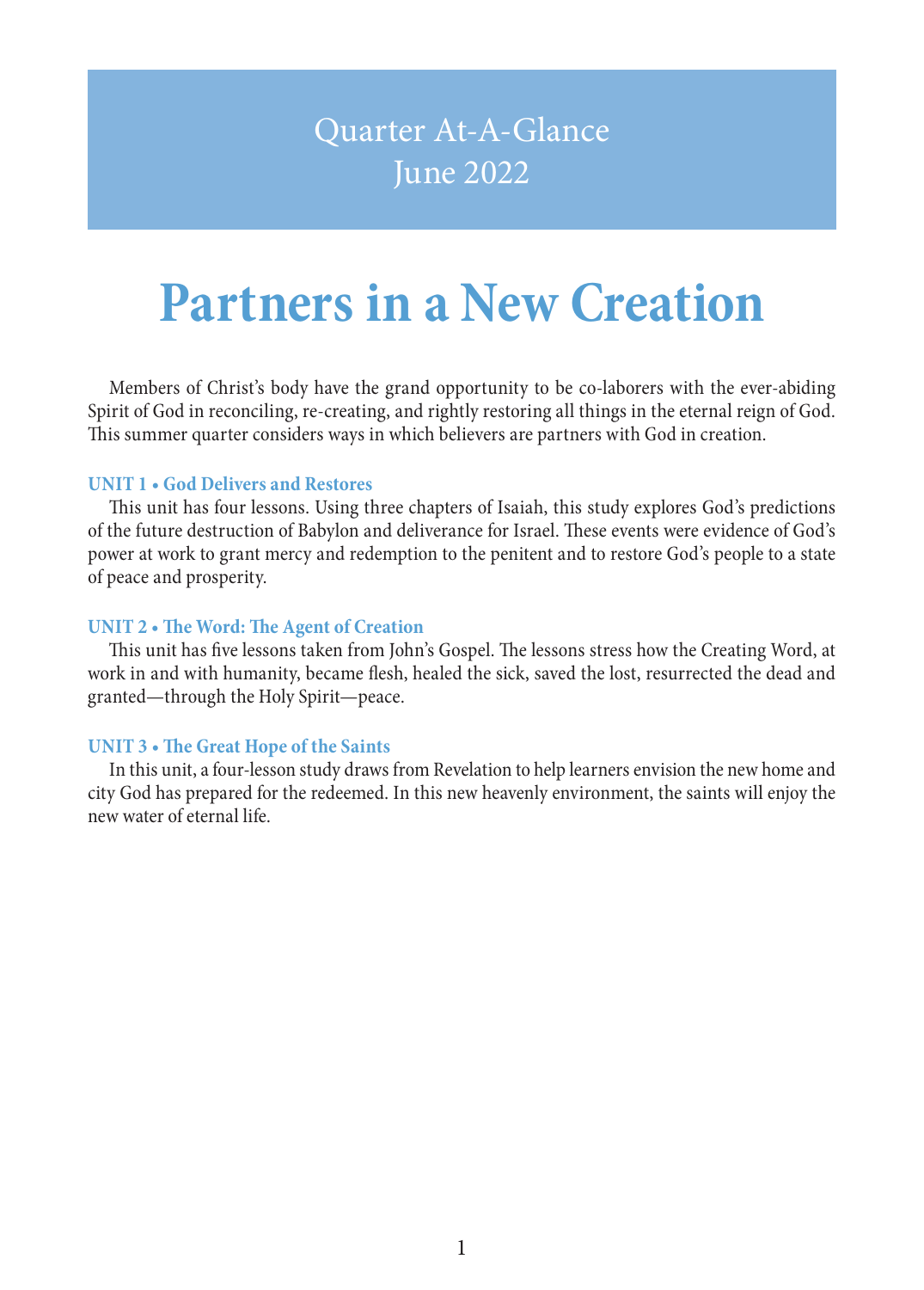# God Foretells Destruction

**Bible Background • ISAIAH 47 Printed Text • ISAIAH 47:10–15 | Devotional Reading • PSALM 137**

# **Aim for Change**

By the end of this lesson, we will UNDERSTAND why God would destroy Babylon; GRAPPLE with the destructiveness of delighting in power and pleasure; and REPENT from thoughts, actions, and feelings that separate us from God.

#### **In Focus**

Jeremy's life turned around when he earned a free ride scholarship to Yale. When he graduated, he went into investment banking. His salary was more than anything his family had imagined. He could afford the finer things in life, and he wasn't ashamed to flaunt it.

Time passed and Jeremy got married and had kids of his own. He rose up in the ranks at his company and even became vice president. Soon Jeremy abandoned going to church, claiming he was too busy and that the preacher only wanted money. He also rarely visited home and often talked down about the neighborhood where he came from.

One day his wife, Judy, said, "Your mom called earlier. Wanted to see if we could come over for dinner on Friday."

"We'll see her on the Fourth," Jeremy said. "Isn't that soon enough?"

"Maybe she just wants to see her son," Judy said.

Jeremy doubted it. "Or maybe Aunt Pearl wants to ask me again if I'll cover her rent." "Times have been hard for people in your old neighborhood."

"They were hard for me, too, but I got out of it. Why can't they? They're poor because they're just lazy and wouldn't take advantage of the opportunities they have like I did."

One day everything Jeremy trusted in came crashing down. His doctor told him he had a brain tumor. Now he wished he had a stronger relationship with God, and in the corner of his office, he knelt down to ask God to forgive him for his pride.

*Has your pride ever separated you from God?*

# **Keep in Mind**

"Thus shall they be unto thee with whom thou hast laboured, even thy merchants, from thy youth: they shall wander every one to his quarter; none shall save thee." (Isaiah 47:15, KJV)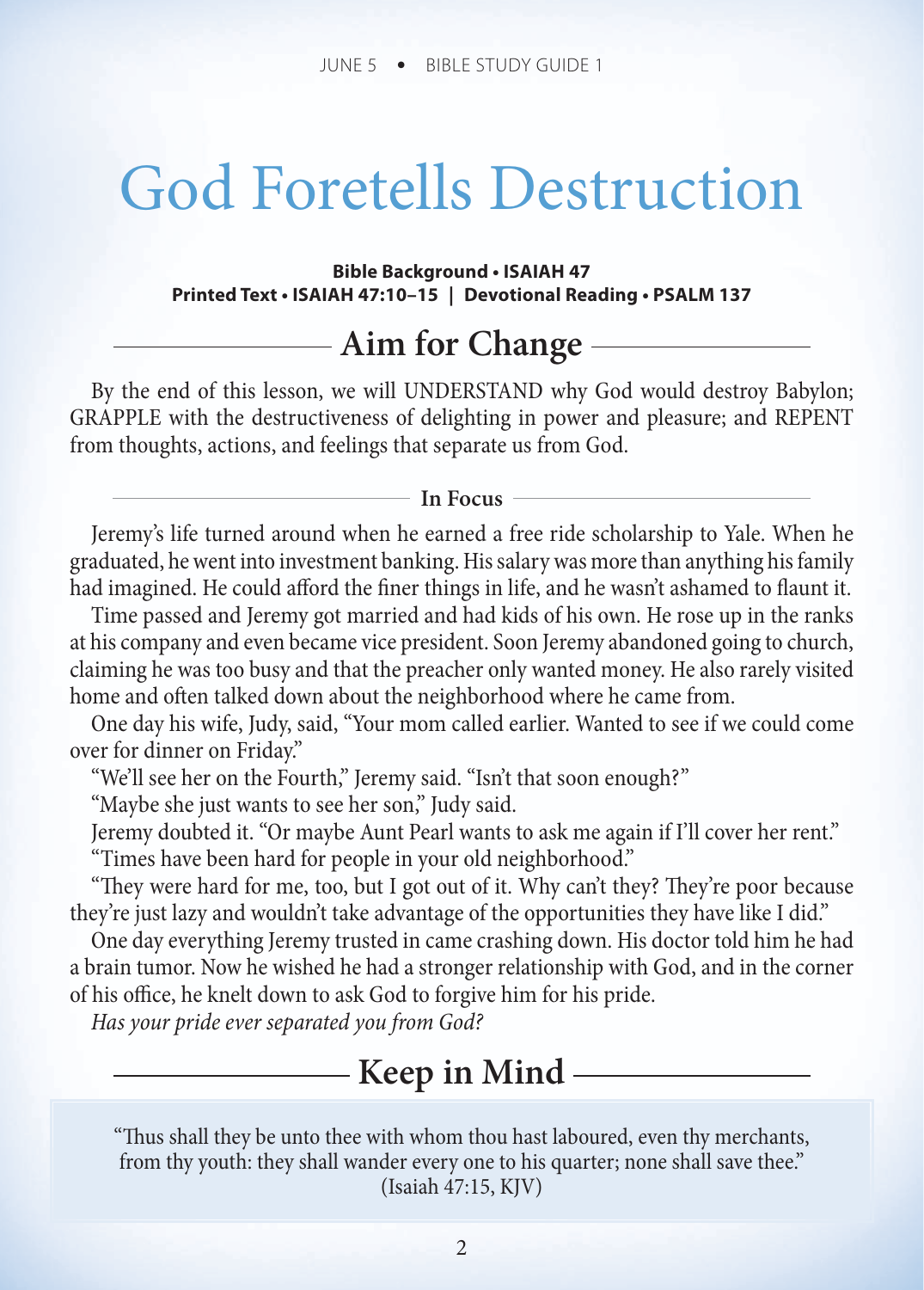# **Focal Verses**

**KJV Isaiah 47:10** For thou hast trusted in thy wickedness: thou hast said, None seeth me. Thy wisdom and thy knowledge, it hath perverted thee; and thou hast said in thine heart, I am, and none else beside me.

**11** Therefore shall evil come upon thee; thou shalt not know from whence it riseth: and mischief shall fall upon thee; thou shalt not be able to put it off: and desolation shall come upon thee suddenly, which thou shalt not know.

**12** Stand now with thine enchantments, and with the multitude of thy sorceries, wherein thou hast laboured from thy youth; if so be thou shalt be able to profit, if so be thou mayest prevail.

**13** Thou art wearied in the multitude of thy counsels. Let now the astrologers, the stargazers, the monthly prognosticators, stand up, and save thee from these things that shall come upon thee.

**14** Behold, they shall be as stubble; the fire shall burn them; they shall not deliver themselves from the power of the flame: there shall not be a coal to warm at, nor fire to sit before it.

**15** Thus shall they be unto thee with whom thou hast laboured, even thy merchants, from thy youth: they shall wander every one to his quarter; none shall save thee.

#### **The People, Places, and Times**

**Isaiah.** Isaiah was a prophet during the eighth century. His prophetic ministry spanned the reigns of Jotham, Ahaz, and Manasseh. Scholars have argued that Isaiah was more than likely connected to the king's court in some way, based on his call narrative. Throughout his ministry, Isaiah's prophecies are directed at Judah and its idolatry and oppression. Isaiah's prophetic ministry can be summarized as judgment, renewal, and hope as he foretold Judah's Babylonian captivity as well as its return from exile and the coming of the Messiah. Tradition tells us Isaiah was eventually sawn in half during the reign of Manasseh.

**Babylon.** Babylon is an ancient city, and the name Babylon can be translated as "the gate of gods." It is mentioned in the Bible, along with Egypt, as the antithesis to God's people. When Israel sinned against God through idolatry and injustice, God allowed the Babylonians to punish Israel by sending Nebuchadnezzar to conquer Judah and send the Jews into exile. Babylon remained a superpower until the

Medes and Persians conquered Babylonia in 539 BC.

#### **Background**

Isaiah prophesies the demise of Babylon (Isaiah 45). Isaiah announces the conquest of Babylon by King Cyrus of the Medo-Persian Empire. This prophecy is linked to the salvation and restoration of Israel as they return from exile under Cyrus' reign. Babylon is condemned for its idolatry (Isaiah 46). The idols of Babylon are deemed powerless. They are made from created things and cannot save their worshipers. The reign of Babylon is over, and its gods cannot protect its people.

God calls the Babylonian sorcerers and astrologers to account (Isaiah 47). Their knowledge is world-renowned, but it is powerless against the sovereign judgment of the Lord. None of their astrological understanding or spells of witchcraft can prevent the disaster coming upon them. The once proud city will be humbled through the divine arrangement of its conquest by a foreign power.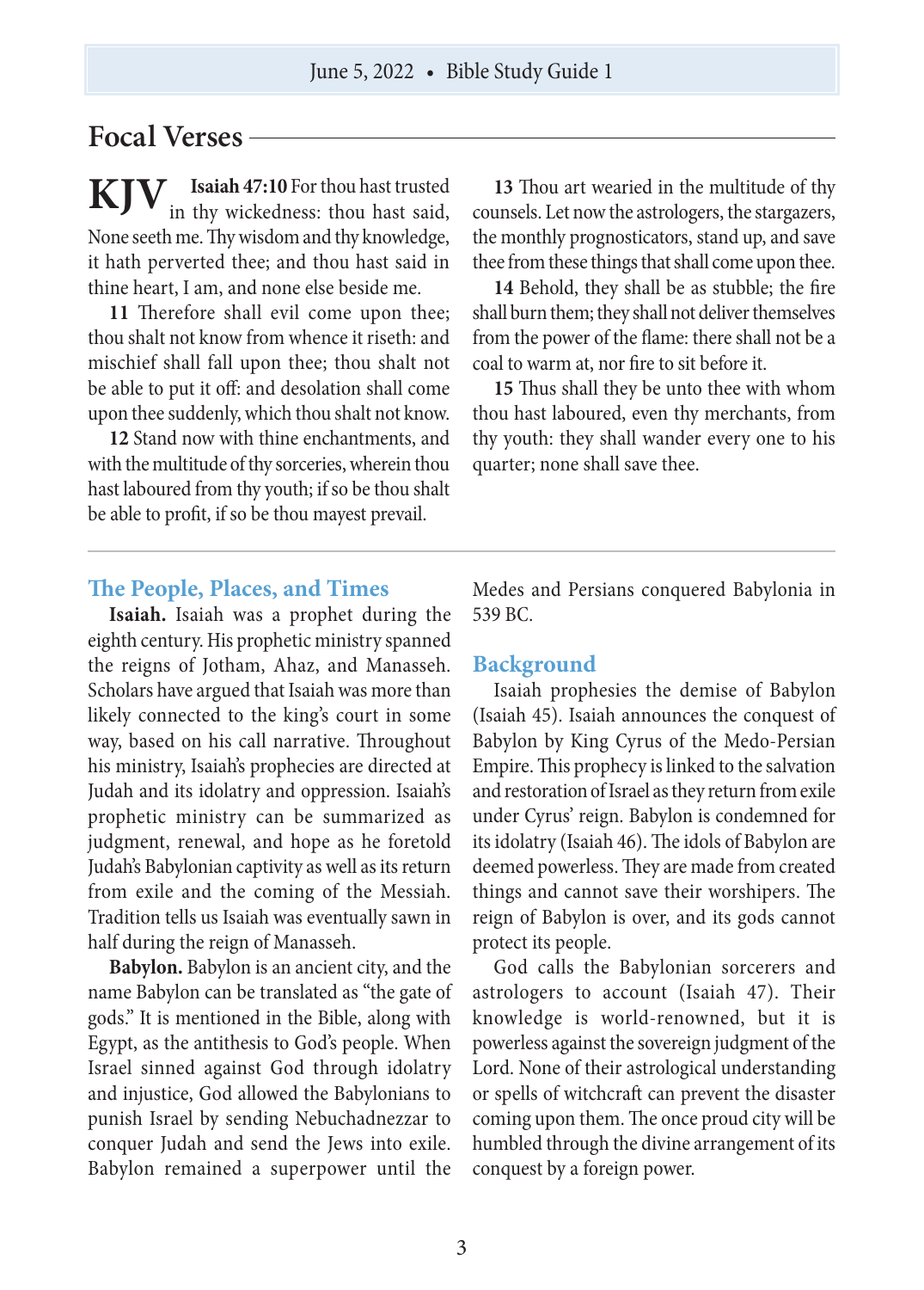What is bad news for the Babylonians is good news for the Jews. Because of Babylon's conquest, they will gain an ally in Cyrus who will give them freedom to return to their homeland and rebuild their capital Jerusalem as well as their Temple. God assures them no idol could have foretold these things and establishes His superiority over the gods and idols of other nations (Isaiah 48). He is God and He is in control of the destiny of not only Israel but all the nations of the globe.

# **At-A-Glance**

1. The Pride of Babylon and Its Consequences (Isaiah 47:10–11) 2. False Trust in Babylon's Expertise (vv. 12–13) 3. The Ultimate Demise of Babylon (vv. 14–15)

#### **In Depth**

**1. The Pride of Babylon and Its Consequences (Isaiah 47:10–11)**

God, through Isaiah, calls out Babylon's prideful attitude. They have committed wickedness brazenly as if they were accountable to no one. The Babylonians were renowned for their knowledge, and this knowledge was the source of Babylon's pride. Because of this they put themselves in the place of God by saying, "I am, and none else beside me" (v. 10). These are proud, blasphemous words which display the inward attitude of the heart.

God would not allow Babylon to remain unpunished for this sin of pride. Calamity and disaster would come upon the city in the form of the Medo-Persian Empire and King Cyrus. None of Babylon's sorcery and knowledge could conjure an escape from the Medes and Persians. Their kingdom would be taken over, and they could do nothing about it. As believers we have no reason to despair when proud and wicked rulers or leaders are in power. Eventually all of us will come before the judgment seat of God. There none of our knowledge, wealth, or social standing will be of any use—only whether we were righteous and humble before Him.

*What is your response when you see wicked and proud people in power?*

#### **2. False Trust in Babylon's Expertise (vv. 12–13)**

Isaiah mocks the knowledge and abilities of Babylon's sorcerers and astrologers. No matter what they do, they could not stop the judgment of God. Isaiah taunts them by pointing out that although they are experienced in enchantments and sorceries, they still will not withstand God's disaster. Astrology and sorcery were ways to control destiny. Babylon would soon face the truth that it was not in control of its destiny.

With all of their counselors, they weary themselves. They cannot figure a way out of their situation. Their astrologers try to predict an overturning of their fate, but it will not make a difference. Babylon's wisdom and knowledge will not be able to help it. Nothing they take pride in will pull them out of the ditch they dug for themselves through blasphemous pride and wickedness.

This same understanding of reality needs to be imprinted on our own hearts and minds. We are not in control, and any attempt to control our destiny is empty and vain. God is sovereign over our lives, and we need to look to Him for help. He controls our future and our destiny.

*How do you respond to the fact that God controls your future and your destiny?*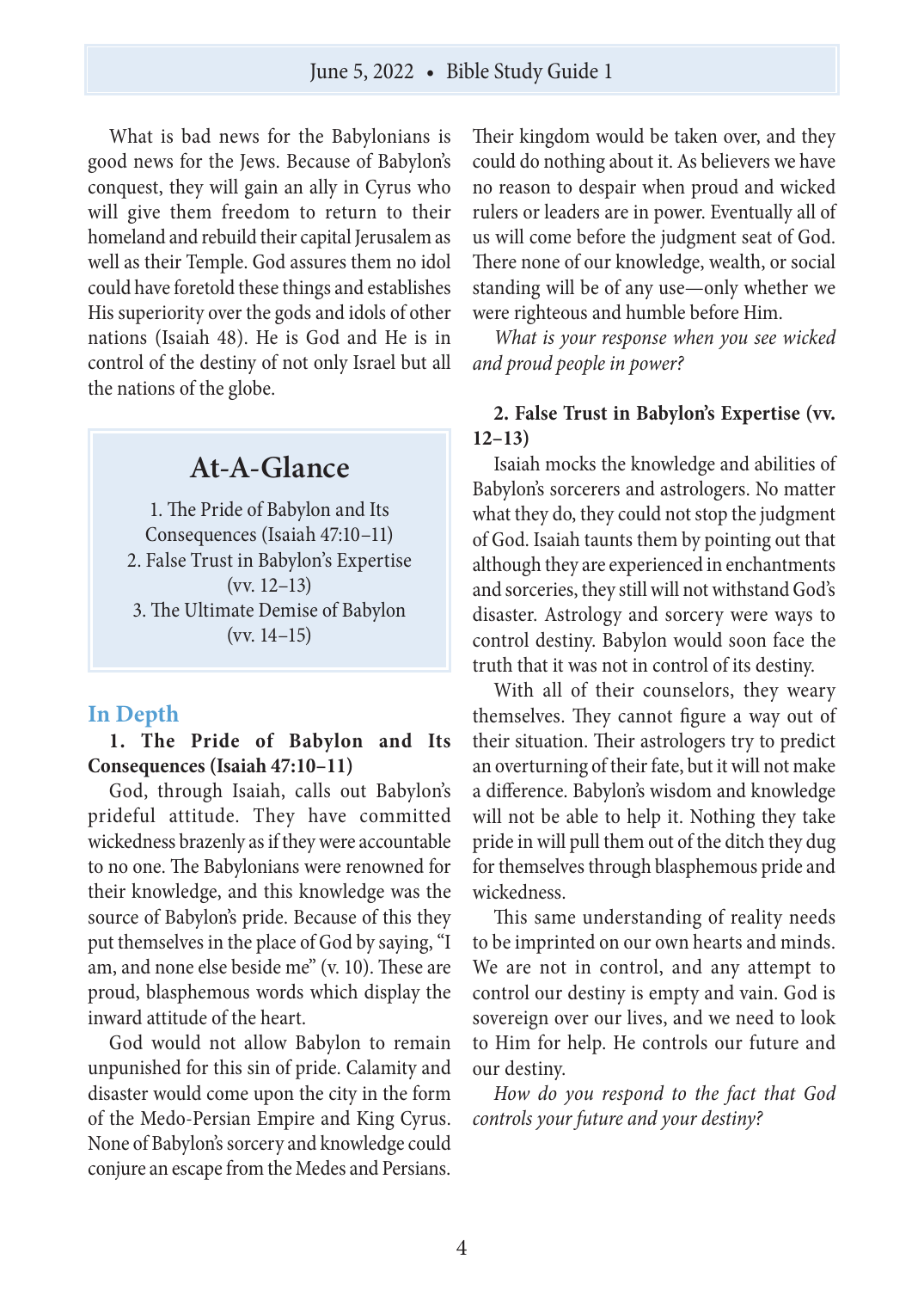#### **3. The Ultimate Demise of Babylon (vv. 14–15)**

The astrologers and sorcerers of Babylon are compared to straw or stubble burning in the fire. They will not be able to save Babylon. Their fate was with the city and its empire. Looking to them for help would be fruitless. Sitting by their fire would bring no warmth. They can't save Babylon because they can't save themselves.

The nations who have dealt with Babylon since its origin will turn their backs on it. They will not help Babylon when calamity strikes. The pride of Babylon will be broken by the sovereign will of God. Babylon will have no way to escape it, no one to turn to, and no resources to meet this disaster.

*Where do you turn when you are facing an impossible situation?*

#### **Search the Scriptures**

1. What is Babylon's declaration of pride (Isaiah 49:10)?

2. What did Babylon rely on in times of disaster (vv. 12–13)?

#### **Discuss the Meaning**

1. What are the modern equivalents in our country to Babylon's knowledge and witchcraft? What do we trust in as a nation?

2. Why do people turn to things like astrology and witchcraft?

#### **Liberating Lesson**

We may be tempted to despair as we see the world and its leaders walk in pride and wickedness. When it comes to our own nation, hyper-patriotism and blind allegiance has puffed up many with misplaced pride. They believe we as a nation are superior to others and continually progressing toward increasing splendor. Our Scriptures tell us God is in control of the nations. He lifts up some and casts down others. Loyalty

to your country is a good thing but blind loyalty and pride absent of dependence on God is a path to ruin. We may despair at the injustice we see in the world, but God will call the nations to account for their pride and wickedness. Oppressive regimes and unjust laws are a result of human pride. But human pride will always be brought low under the sovereignty of God.

#### **Application for Activation**

No nation is beyond the pride we read about in Isaiah's description of Babylon. As individuals, we are equally in danger of exhibiting this kind of pride. In the coming week, take some time to pray for our nation and its leaders. Also make a plan to serve others. This is a surefire way to root out pride in your life.

\_\_\_\_\_\_\_\_\_\_\_\_\_\_\_\_\_\_\_\_\_\_\_\_\_\_\_\_\_\_\_\_\_\_\_\_\_\_

\_\_\_\_\_\_\_\_\_\_\_\_\_\_\_\_\_\_\_\_\_\_\_\_\_\_\_\_\_\_\_\_\_\_\_\_\_\_

\_\_\_\_\_\_\_\_\_\_\_\_\_\_\_\_\_\_\_\_\_\_\_\_\_\_\_\_\_\_\_\_\_\_\_\_\_\_

\_\_\_\_\_\_\_\_\_\_\_\_\_\_\_\_\_\_\_\_\_\_\_\_\_\_\_\_\_\_\_\_\_\_\_\_\_\_

\_\_\_\_\_\_\_\_\_\_\_\_\_\_\_\_\_\_\_\_\_\_\_\_\_\_\_\_\_\_\_\_\_\_\_\_\_\_

\_\_\_\_\_\_\_\_\_\_\_\_\_\_\_\_\_\_\_\_\_\_\_\_\_\_\_\_\_\_\_\_\_\_\_\_\_\_

\_\_\_\_\_\_\_\_\_\_\_\_\_\_\_\_\_\_\_\_\_\_\_\_\_\_\_\_\_\_\_\_\_\_\_\_\_\_

\_\_\_\_\_\_\_\_\_\_\_\_\_\_\_\_\_\_\_\_\_\_\_\_\_\_\_\_\_\_\_\_\_\_\_\_\_\_

\_\_\_\_\_\_\_\_\_\_\_\_\_\_\_\_\_\_\_\_\_\_\_\_\_\_\_\_\_\_\_\_\_\_\_\_\_\_

\_\_\_\_\_\_\_\_\_\_\_\_\_\_\_\_\_\_\_\_\_\_\_\_\_\_\_\_\_\_\_\_\_\_\_\_\_\_

#### **Follow the Spirit**

What God wants me to do:

#### **Remember Your Thoughts**

Special insights I have learned: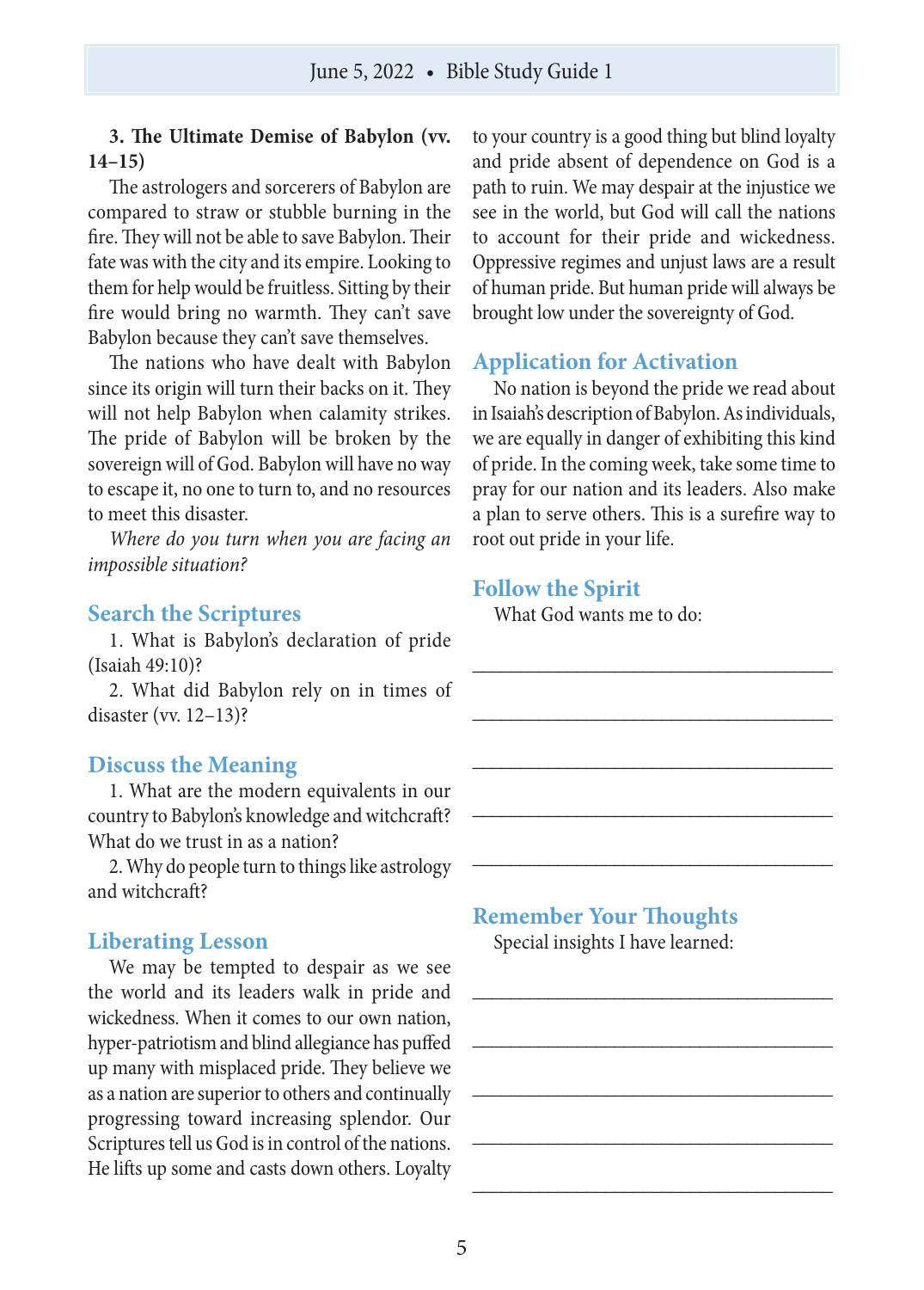#### June 5, 2022 • Bible Study Guide 1

#### **Sources:**

- Childs, Brevard S. *Isaiah*. Old Testament Library. Louisville: Westminster/John Knox, 2001.
- Goldingay, John *Isaiah: New International Biblical Commentary*. Peabody, MA: Hendrickson, 2001.
- Köhler, L., W. Baumgartner, and J. Stamm. *The Hebrew and Aramaic Lexicon of the Old Testament*. Study Edition. 2 vols. Translated and edited by M. E. J. Richardson. Boston: Brill, 2001.
- *Life Application Study Bible, King James Version*. Wheaton, IL: Tyndale House Publishers, Inc., 1997. 2154-2155, 2170-2172.
- Motyer, J. Alec. *Isaiah*. Tyndale Old Testament Commentaries. Downers Grove: InterVarsity, 1999.
- Nsiku, Edouard Kitoko. "Isaiah." Pages 809–52 in *Africa Bible Commentary*. Tokunboh Adeyemo, Ed. Nairobi: Word Alive, 2006.
- Oswalt, John N. *The Book of Isaiah: Chapters 40–66*. New International Commentary on the Old Testament. Grand Rapids: Eerdmans, 1998.
- Tenney, Merrill C., ed. *Pictorial Encyclopedia of the Bible Volume 1: A-C*. Grand Rapids, MI: Zondervan, 1975. 439-448.
- Walton, John H., Victor H. Matthews, and Mark W. Chavalas. *The IVP Bible Background Commentary: Old Testament*. Downers Grove: InterVarsity, 2000.

# **Say It Correctly**

Jotham. JAW-thum. Ahaz. AYE-hazz. Manasseh. Mah-NAH-suh. Antithesis. an-TIH-thuh-siss.

# **Daily Bible Readings**

**MONDAY** Babylon's Days Are Numbered (Jeremiah 29:8–14)

#### **TUESDAY**

Let Your Compassion Come Speedily (Psalm 79)

#### **WEDNESDAY**

Persecution Foretold (Mark 13:1–13)

#### **THURSDAY**

Keep Awake! (Mark 13:28–37)

#### **FRIDAY**

Rise Up, O God! (Psalm 74:10–23)

#### **SATURDAY**

The Humiliation of Babylon (Isaiah 47:1–9)

#### **SUNDAY**

No Security in Wickedness (Isaiah 47:10–15)

# **Notes**

 $\overline{\phantom{a}}$  , and the contract of the contract of the contract of the contract of the contract of the contract of the contract of the contract of the contract of the contract of the contract of the contract of the contrac

 $\overline{\phantom{a}}$  , and the contract of the contract of the contract of the contract of the contract of the contract of the contract of the contract of the contract of the contract of the contract of the contract of the contrac

 $\overline{\phantom{a}}$  , and the contract of the contract of the contract of the contract of the contract of the contract of the contract of the contract of the contract of the contract of the contract of the contract of the contrac

 $\overline{\phantom{a}}$  , and the contract of the contract of the contract of the contract of the contract of the contract of the contract of the contract of the contract of the contract of the contract of the contract of the contrac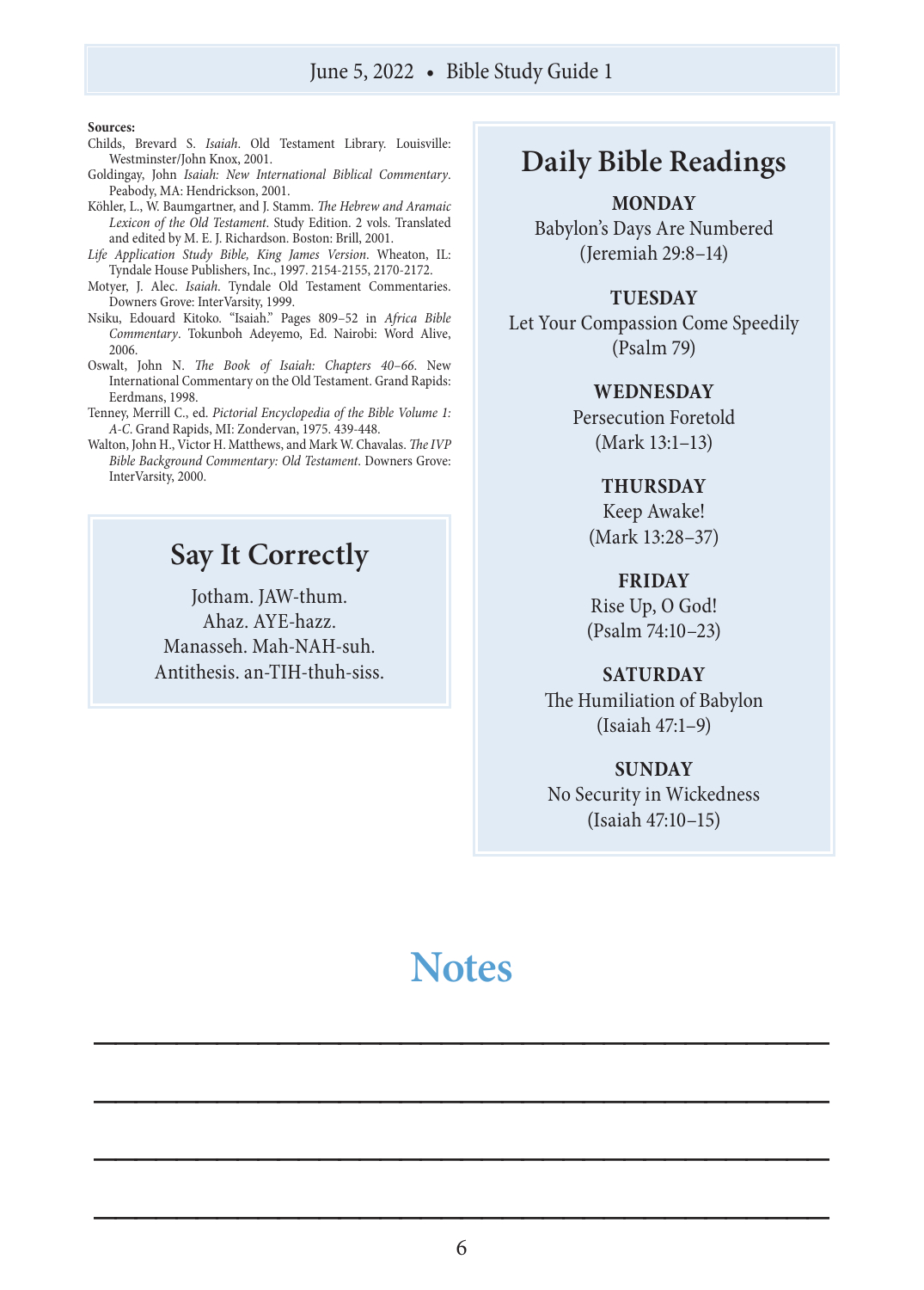# God Foretells Redemption

**Bible Background • ISAIAH 49:1-17 Printed Text • ISAIAH 49:1–11 | Devotional Reading • PSALM 111:9–10**

# **Aim for Change**

By the end of this lesson, we will UNDERSTAND that God's mission for the people of Israel is to show all people the way to God, CELEBRATE that all people who serve God are included in God's promises, and TELL others about God's never-ending love and salvation for all people.

 **In Focus** 

For two centuries, African Americans were slaves with seemingly no hope of deliverance. As they toiled in wretched conditions, they sang songs and prayed prayers, hoping for relief. God heard their cries, and He allowed someone to rise among them. Her name was Harriet Tubman, and she was known as the "Moses" of her people.

Tubman was born in slavery and experienced many hardships. Unlike some who had accepted their lot, she longed for freedom. God did indeed allow her to escape the bonds of slavery. She enjoyed her freedom, but she couldn't forget her brothers and sisters who were still in bondage. She returned to the South many times and led her people to freedom, just as Moses had done in Egypt for his people.

The slaves were clever. They included coded escape signals in their songs. After dark, "Steal Away" was the song used to signal slaves to move to a meeting place from which to escape to the North via the Underground Railroad. Harriet Tubman helped more than 300 slaves escape to freedom this way. And though she only delivered relatively few from the bonds of slavery, her heroic deeds focused attention on the need for emancipation. Moses, Harriet Tubman, Martin Luther King Jr., and others were powerful leaders led by God. Each came to lead a particular people at a particular time. However, Jesus came for ALL people and His great work has and will be felt through all eternity.

*How have you helped spread the Word of God's deliverance to all people?*

# **Keep in Mind**

"Thus saith the LORD, In an acceptable time have I heard thee, and in a day of salvation have I helped thee: and I will preserve thee, and give thee for a covenant of the people, to establish the earth, to cause to inherit the desolate heritages." (Isaiah 49:8, KJV)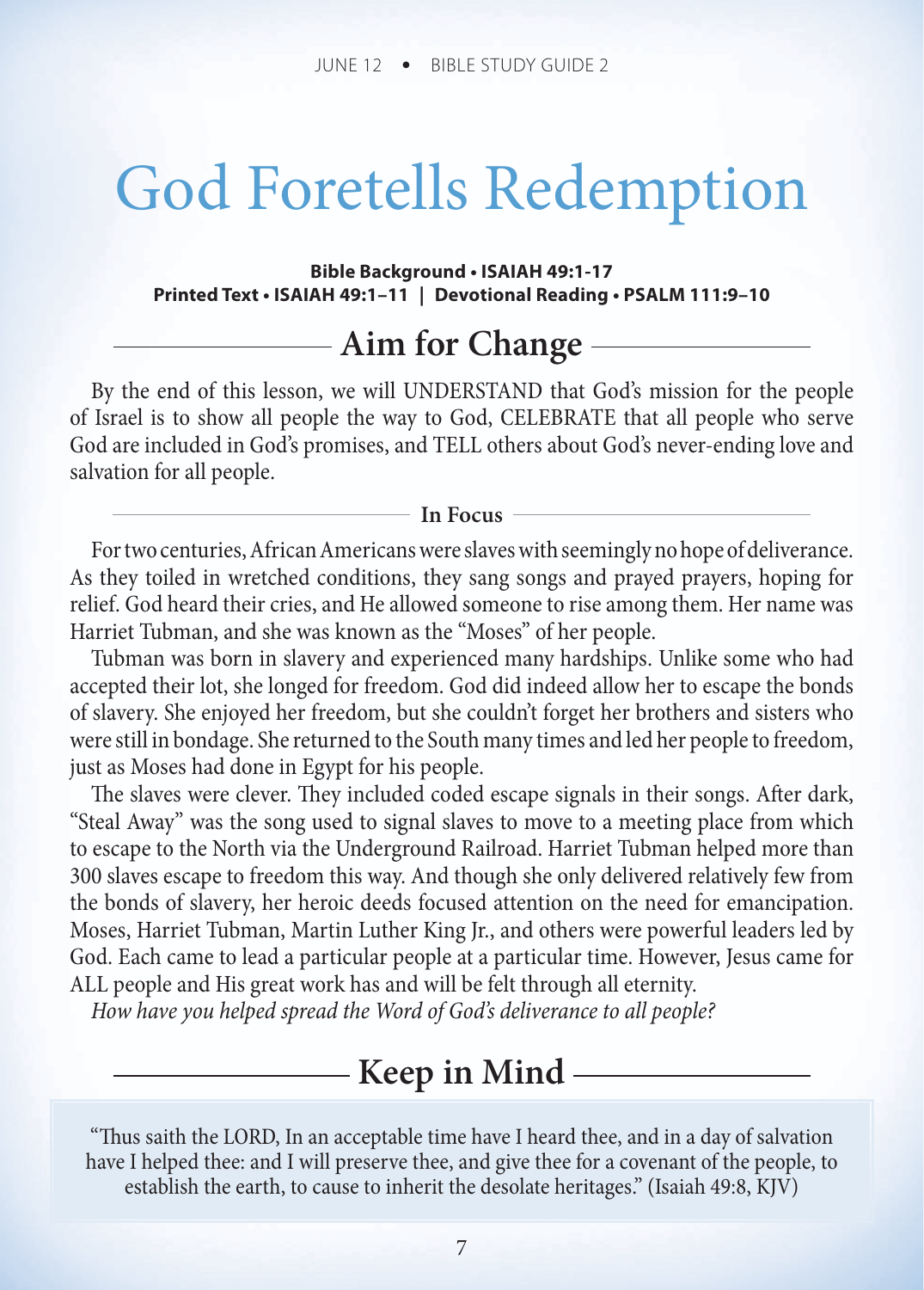# **Focal Verses**

**KJV Isaiah 49:1** Listen, O isles, unto me; and hearken, ye people, from far; The LORD hath called me from the womb; from the bowels of my mother hath he made mention of my name.

**2** And he hath made my mouth like a sharp sword; in the shadow of his hand hath he hid me, and made me a polished shaft; in his quiver hath he hid me;

**3** And said unto me, Thou art my servant, O Israel, in whom I will be glorified.

**4** Then I said, I have laboured in vain, I have spent my strength for nought, and in vain: yet surely my judgment is with the LORD, and my work with my God.

**5** And now, saith the LORD that formed me from the womb to be his servant, to bring Jacob again to him, Though Israel be not gathered, yet shall I be glorious in the eyes of the LORD, and my God shall be my strength.

**6** And he said, It is a light thing that thou shouldest be my servant to raise up the tribes of Jacob, and to restore the preserved of Israel: I will also give thee for a light to the Gentiles, that thou mayest be my salvation unto the end of the earth.

**7** Thus saith the LORD, the Redeemer of Israel, and his Holy One, to him whom man despiseth, to him whom the nation abhorreth, to a servant of rulers, Kings shall see and arise, princes also shall worship, because of the LORD that is faithful, and the Holy One of Israel, and he shall choose thee.

**8** Thus saith the LORD, In an acceptable time have I heard thee, and in a day of salvation have I helped thee: and I will preserve thee, and give thee for a covenant of the people, to establish the earth, to cause to inherit the desolate heritages;

**9** That thou mayest say to the prisoners, Go forth; to them that are in darkness, Shew yourselves. They shall feed in the ways, and their pastures shall be in all high places.

**10** They shall not hunger nor thirst; neither shall the heat nor sun smite them: for he that hath mercy on them shall lead them, even by the springs of water shall he guide them.

**11** And I will make all my mountains a way, and my highways shall be exalted.

#### **The People, Places, and Times**

**The Suffering Servant.** Arising out of the complex prophecies of Isaiah, this enigmatic figure serves God and will suffer for others (see Isaiah 42:1–4; 49:1–7; 50:4–11; 52:13–53:12). In their original context, these passages attempt to explain the harsh suffering the Israelites would pass through during their exile.

One song explicitly identifies the servant as Israel (Isaiah 49:3). But the servant was also said to be God's perfect Servant, which can only be Jesus. This paradigm makes sense of the most difficult aspect of the Jesus tradition— His suffering. Equally important, it pointed to

the Gentiles as the object of God's healing and forgiveness alongside the Jews.

#### **Background**

God instructed His prophet, Isaiah, to write concerning Israel's captivity in Babylon. For seventy years, the nation suffered under this oppression. Then the Lord allowed them to return to Jerusalem. He gave them the resources to rebuild the Temple and establish themselves once again as God's representative.

But the Israelites got comfortable in Babylon. They became accustomed to the Babylonian ways and their gods. Most of the Israelites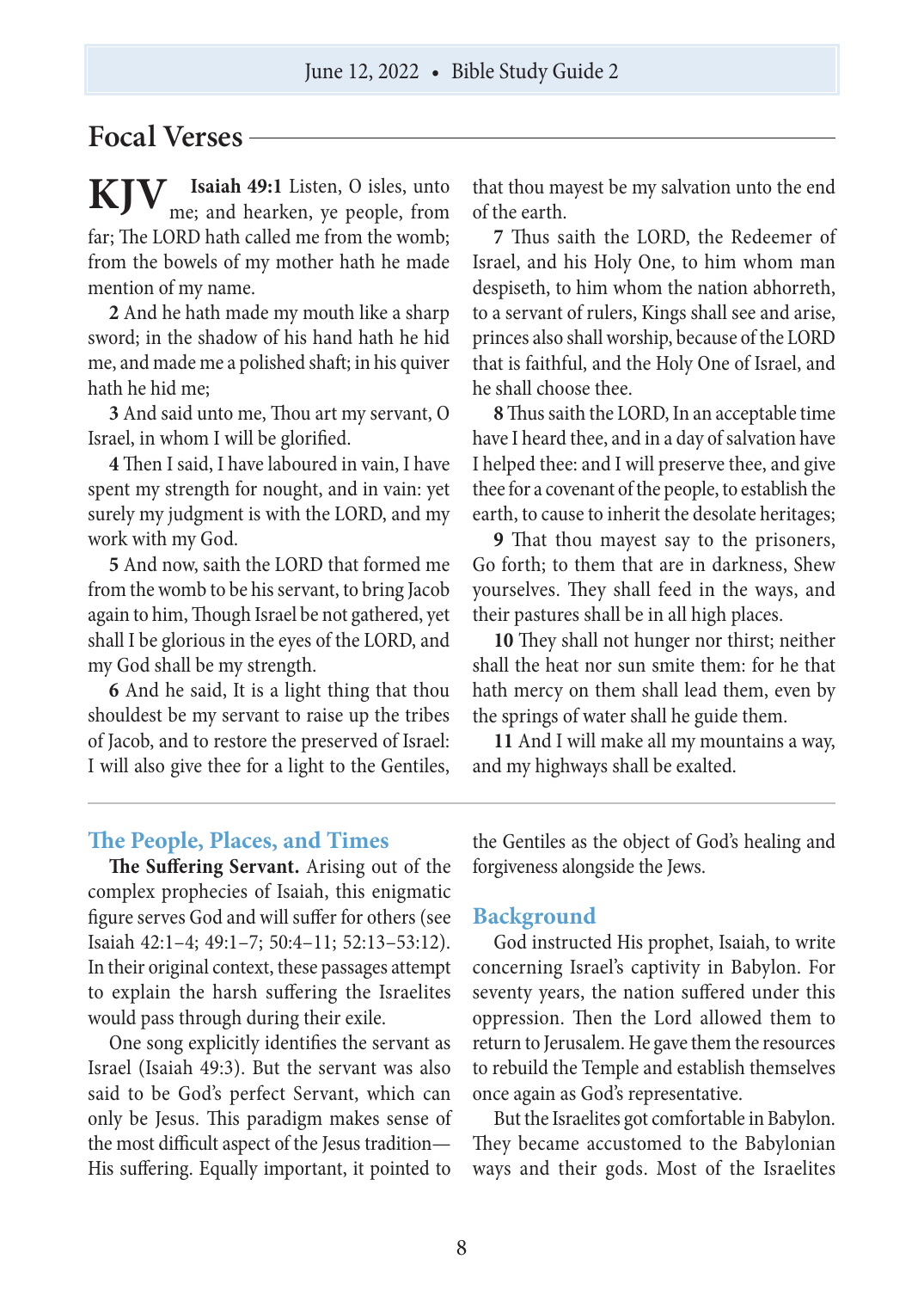refused to move. Only a small remnant traveled back to Judah.

God speaks through Isaiah about these upcoming problems (Isaiah 48). In the first part of the chapter, he rebukes their negative attitudes and behaviors. However, God changes His tone in the last half of the chapter. In several of the later chapters of Isaiah, the Lord offers hope and help with the promise of the Messiah's coming. Like a loving mother attempting to get her cranky toddler to take a nap, the Father begins to speak softly. He highlighted promises about a coming Savior, Jesus, to save Israel and the entire world.

*Are you willing to move forward on God's promises? Or are you staying behind, enjoying Babylonian, worldly comforts?* 

## **At-A-Glance**

1. The Servant's Call and Mission (Isaiah 49:1–7) 2. The Servant Saves and Restores (vv. 8–11)

#### **In Depth**

#### **1. The Servant's Call and Mission (Isaiah 49:1–7)**

In the book of Isaiah, four passages are called "the Servant Songs" (Isaiah 42–50). The second song found here outlines the coming Messiah's mission on earth. Jesus, God's redeemer, brings light, healing, and restoration. He offers His salvation promises to the Jewish people and the entire world.

God speaks through the Messiah in the first person. He asks for listening ears. His calling started in the womb of His mother. Before the Holy Spirit placed Jesus' embryo in Mary's body, the angel said, His name is Jesus, the Savior of all humanity (Luke 1:31).

Isaiah compared Jesus' mouth, His words, to instruments of war. The well-polished sword and the shaft pierces the intended target. God kept Jesus out of the main limelight until a particular time in history. At the appointed time, He introduced the Savior and His penetrating message (Galatians 4:4–5).

Isaiah calls the Servant, whom we now understand to be the Messiah, by the name Israel. This nation originally carried God's salvation message. When the Jewish people rebelled, the Messiah picked up the baton, committed to completing God's assignment.

God called Jesus to draw back the Israelites to Jehovah. God raised Him and gave Him the might and power to carry out the task. The first Christian missionaries and the authors of the Bible were Jewish people, God's instruments to introduce salvation to the world. The Servant fulfilled the covenant God made with the Israelites, and He is the actual covenant. Some of the Jewish people pushed Jesus aside, denying His claim as Messiah. They looked down upon Him, calling Him unclean, a liar. However, God viewed Him as valuable and deemed worthy of praise (1 Peter 2:4).

Jesus respected those in positions of authority in the secular government and within the Jewish religion. But both plotted against Him. When Jesus returns to the earth for the second time, He will be honored and worshiped. Rulers and every human being will prostrate before Him (Philippians 2:10–11).

*How did Jesus complete the work that Israel was supposed to do?*

#### **2. The Servant Saves and Restores (vv. 8–11)**

Jehovah heard the prayer of the Servant and helped Him fulfill a fruitful ministry. God is committed to lifting this universe out of its critical condition, placing His Spirit in desolate, godless places. His desire is for the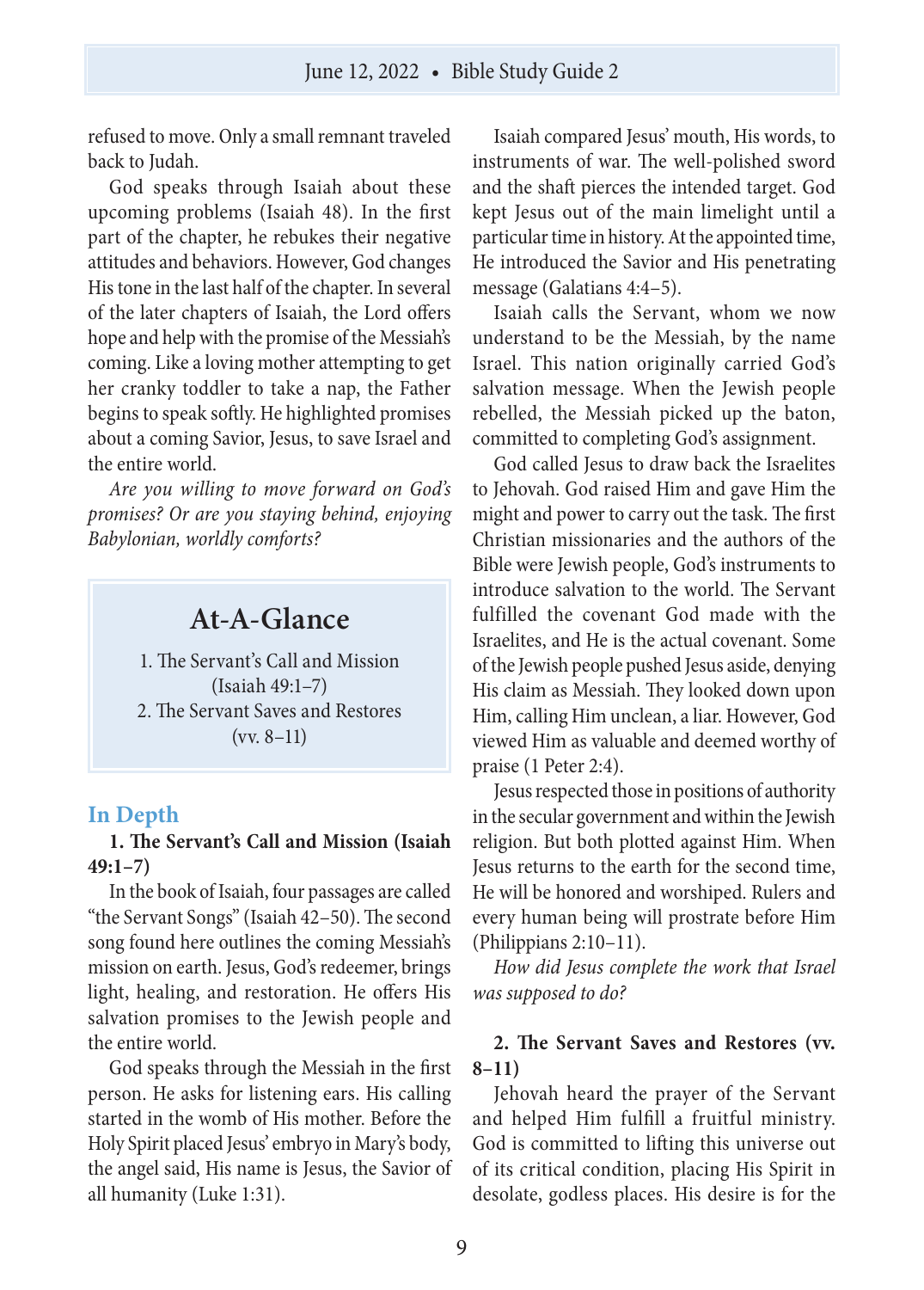entire human race to know the truth through His Son Jesus.

God frees captives. God freed the captives in Babylon, and He offers freedom to all humanity bound in sin. It is now possible to bask in the presence of a Holy God—no sin hinders or divides (Isaiah 61:1).

Messiah bids everyone come openly to the light. Christ found the Jews enslaved to the law, covered in the darkness, and separated from God. Christ lifted their burdens. The Compassionate Shepherd is always leading to greener pastures. Jesus keeps His sheep away from the scorching sun, leads them to lush feeding grounds and fresh water. Even in places that are downtrodden and barren—God provides for His sheep.

These promises are not only for the Jewish nation or people in biblical days. Jesus still saves and restores anyone willing to come to Him.

*In a letter to the Corinthians, Paul references these verses and explains that "today is the day of salvation" (2 Corinthians 6:2). How does this affect our reading of Isaiah?*

#### **Search the Scriptures**

1. Use the Scripture verses in Isaiah 49:1–11 to describe the characteristics and mission of the Lord's servant. (Example characteristics, v. 1 called before birth, v. 2 words of judgment are sharp, v. 3 a Servant; Example mission points: v. 1 wants people in distant and faraway lands to listen, v. 4 work seems useless)

2. In verse 1, Isaiah addresses the "isles," meaning a place far, far away from him. What expression would we use today to confer this understanding?

#### **Discuss the Meaning**

The Scriptures clearly state Jesus' job description. He came to seek and save humanity. His death on the Cross allowed freedom from the bondage of sin. This lesson reminds Christians that the Savior is light out of darkens, He restores and is our Shepherd to lead us into His beautiful pastures. Think about the past couple weeks. How have you seen Jesus do this in your life? What kinds of people or things have you or others turned to instead of Christ to foster a better life?

#### **Liberating Lesson**

The word "servant" does not always sit well with African Americans. It rakes up pictures in our minds of Black people as slaves or only getting a job as a maid, driver, or butler. Yet, when the word "servant" is used in the Bible, God desires for Christians to have a different picture. Jesus came to serve all humanity. He, too, was mistreated and unappreciated. But He kept placing Himself in God's protective hands, being assured of God's watchful eye.

Get alone with God and express any anger or hostility you may feel about the mistreatment of people of color. Ask God to begin a transformation in your heart about how to be a true servant.

#### **Application for Activation**

Many individuals today continuously wonder, "What about me? What about me?" God saw the need for salvation. He sent Jesus to meet that need in our world, and Jesus completed God's assignment. As Christians, we are to answer the same call. Pray for more sensitivity to the Holy Spirit as we go through our daily activities. How can I help those around me foster the same attitude and be less selfish and self-centered?

\_\_\_\_\_\_\_\_\_\_\_\_\_\_\_\_\_\_\_\_\_\_\_\_\_\_\_\_\_\_\_\_\_\_\_\_\_\_

\_\_\_\_\_\_\_\_\_\_\_\_\_\_\_\_\_\_\_\_\_\_\_\_\_\_\_\_\_\_\_\_\_\_\_\_\_\_

\_\_\_\_\_\_\_\_\_\_\_\_\_\_\_\_\_\_\_\_\_\_\_\_\_\_\_\_\_\_\_\_\_\_\_\_\_\_

#### **Follow the Spirit**

What God wants me to do: